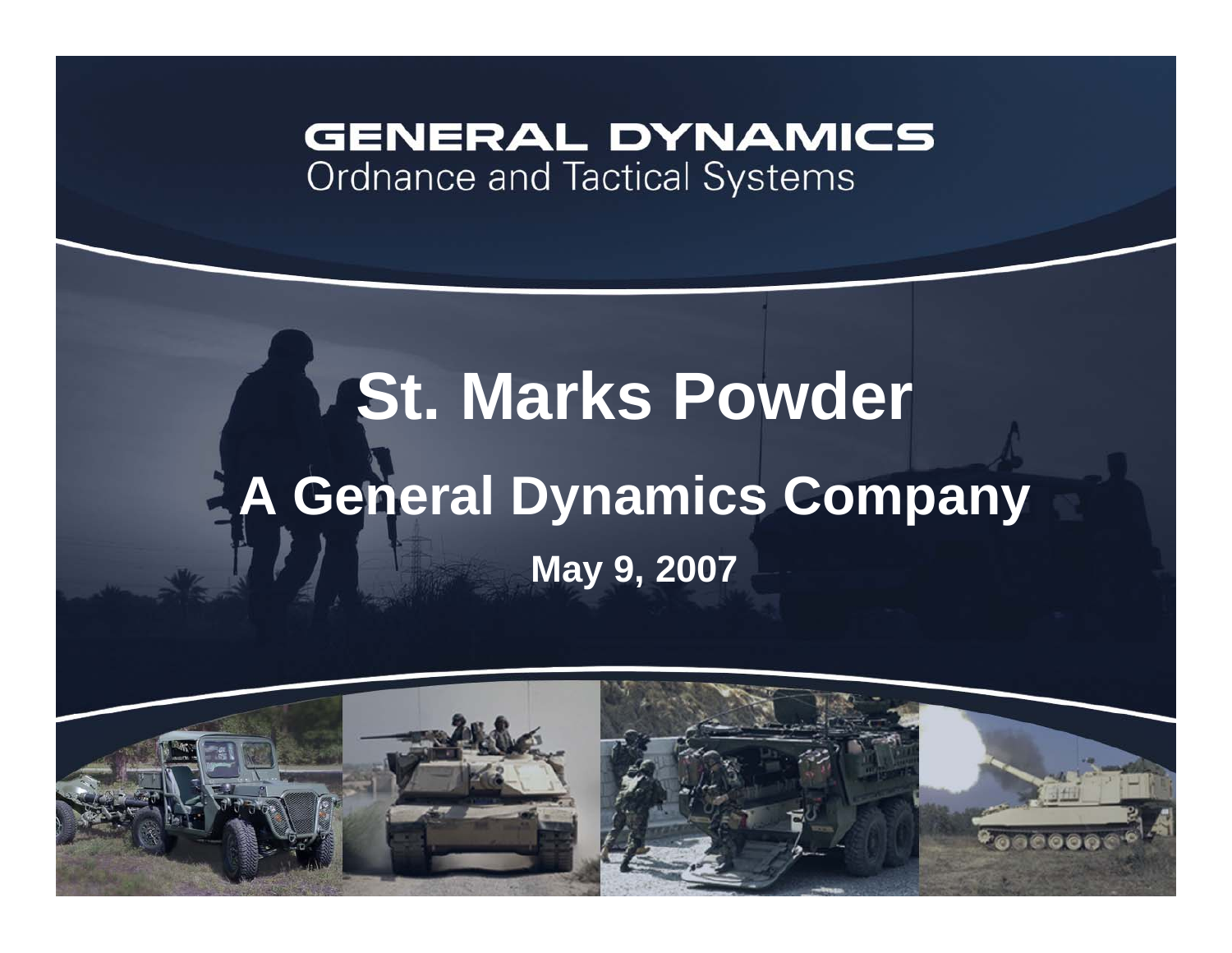# **OBJECTIVE**

- Develop and optimize BALL POWDER® Propellant to achieve an additional 130 feet per second over current offerings, but also offers added benefits such as:
- $\checkmark$  Low flame temperature for extended barrel life.
- $\checkmark$ Excellent ignition for low velocity standard deviation.
- $\checkmark$ Flash suppression.
- $\checkmark$  Lower charge weight for reduced fouling.

#### **GENERAL DYNAMICS**

**Ordnance and Tactical Systems**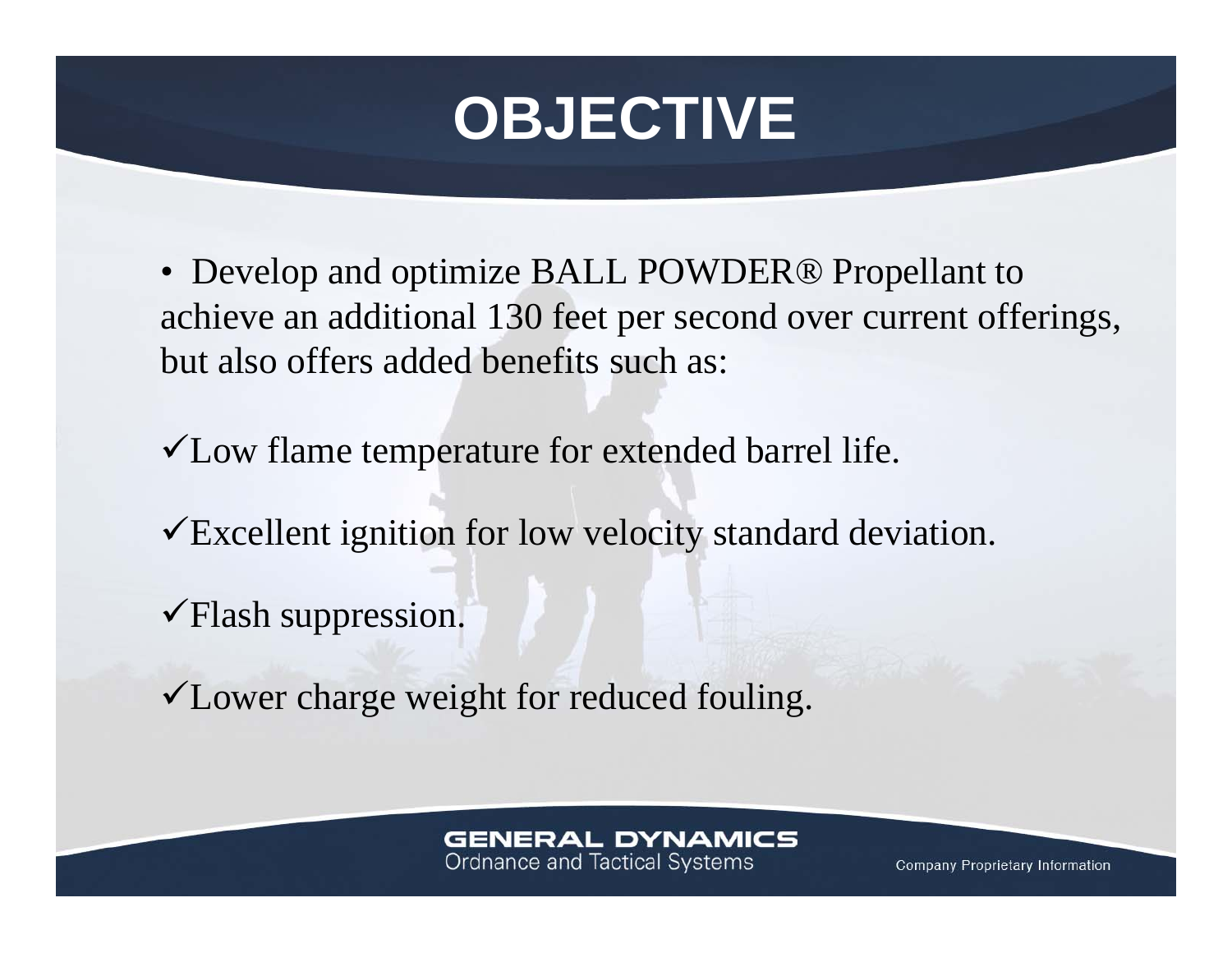## .338 Lapua Magnum vs. M118 LR



## **GENERAL DYNAMICS**<br>Ordnance and Tactical Systems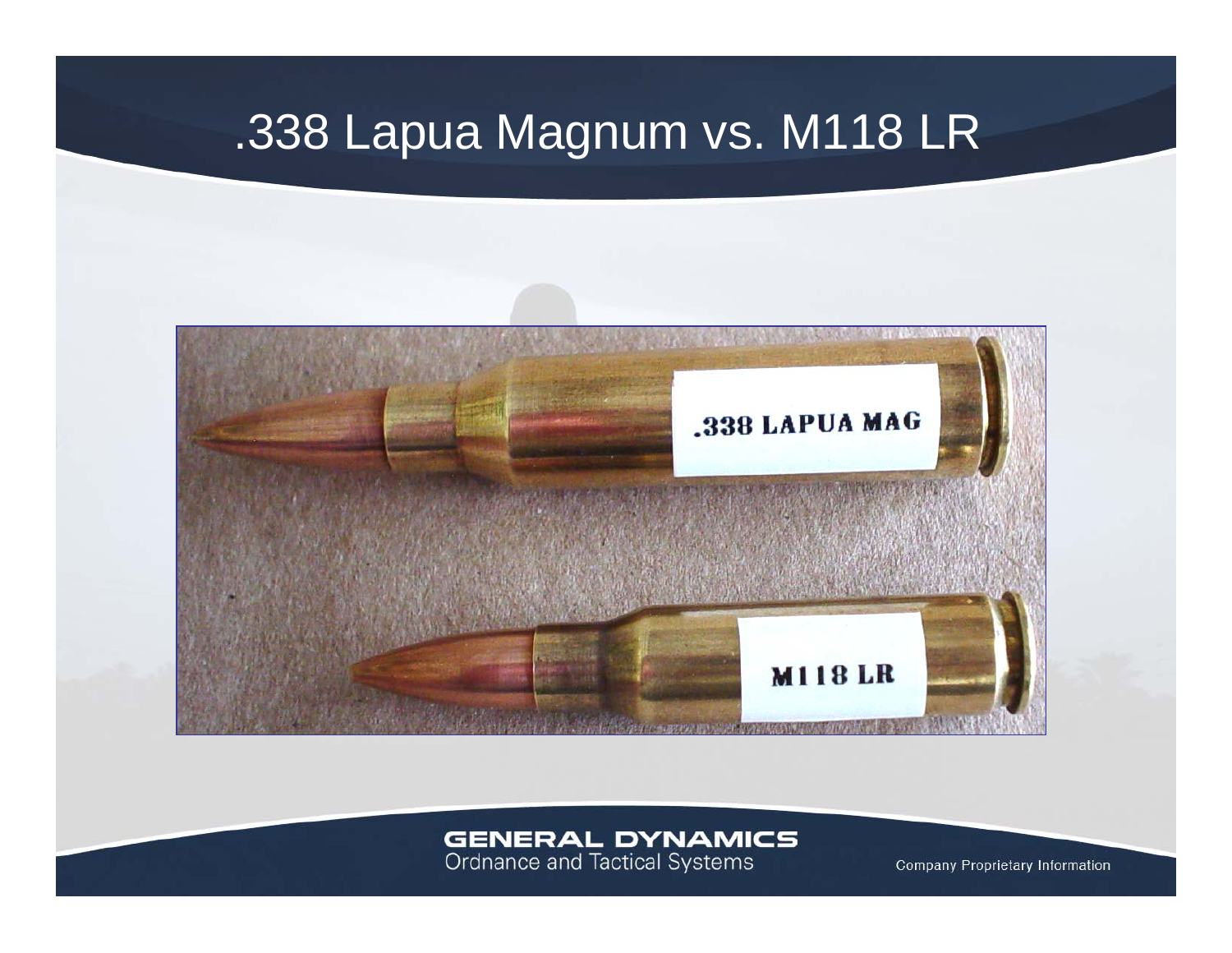## **Weapon Constraints**

- Weapon designed for 65,000 psi cartridge.
- Desired operating pressure of 62,500 psi.
- Optimized for single shot bolt action.
- 27.5 or 29.5 inch barrel.
- 1/10 twist barrel.
- Operating temperatures from  $+150^{\circ}$  F to -20 $^{\circ}$  F.
- Testing constraints from  $+150^{\circ}$  F to -65 $^{\circ}$  F.

#### **GENERAL DYNAMICS**

**Ordnance and Tactical Systems**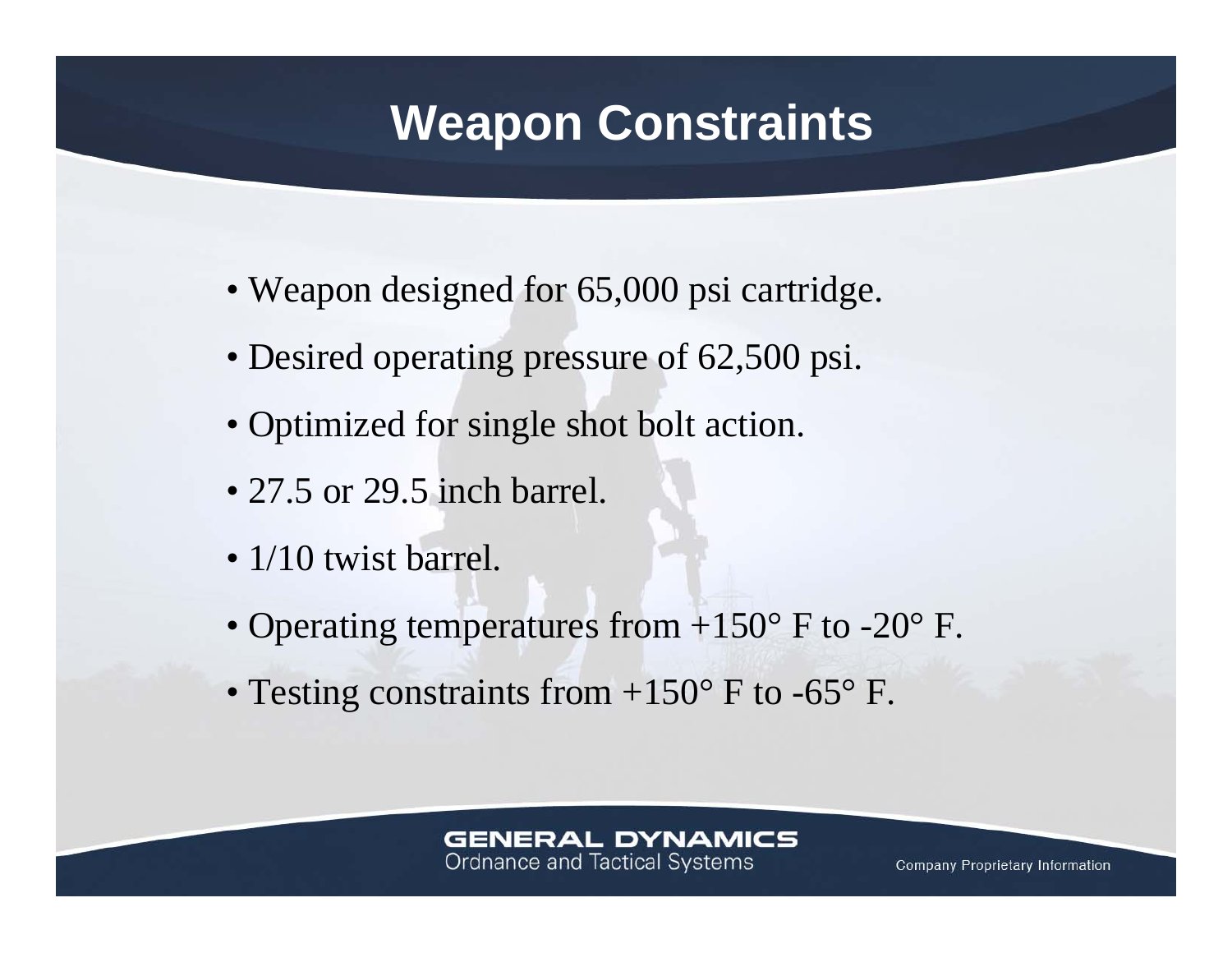## **Relative Ballistics Relative Ballistics**



**GENERAL DYNAMICS** 

Ordnance and Tactical Systems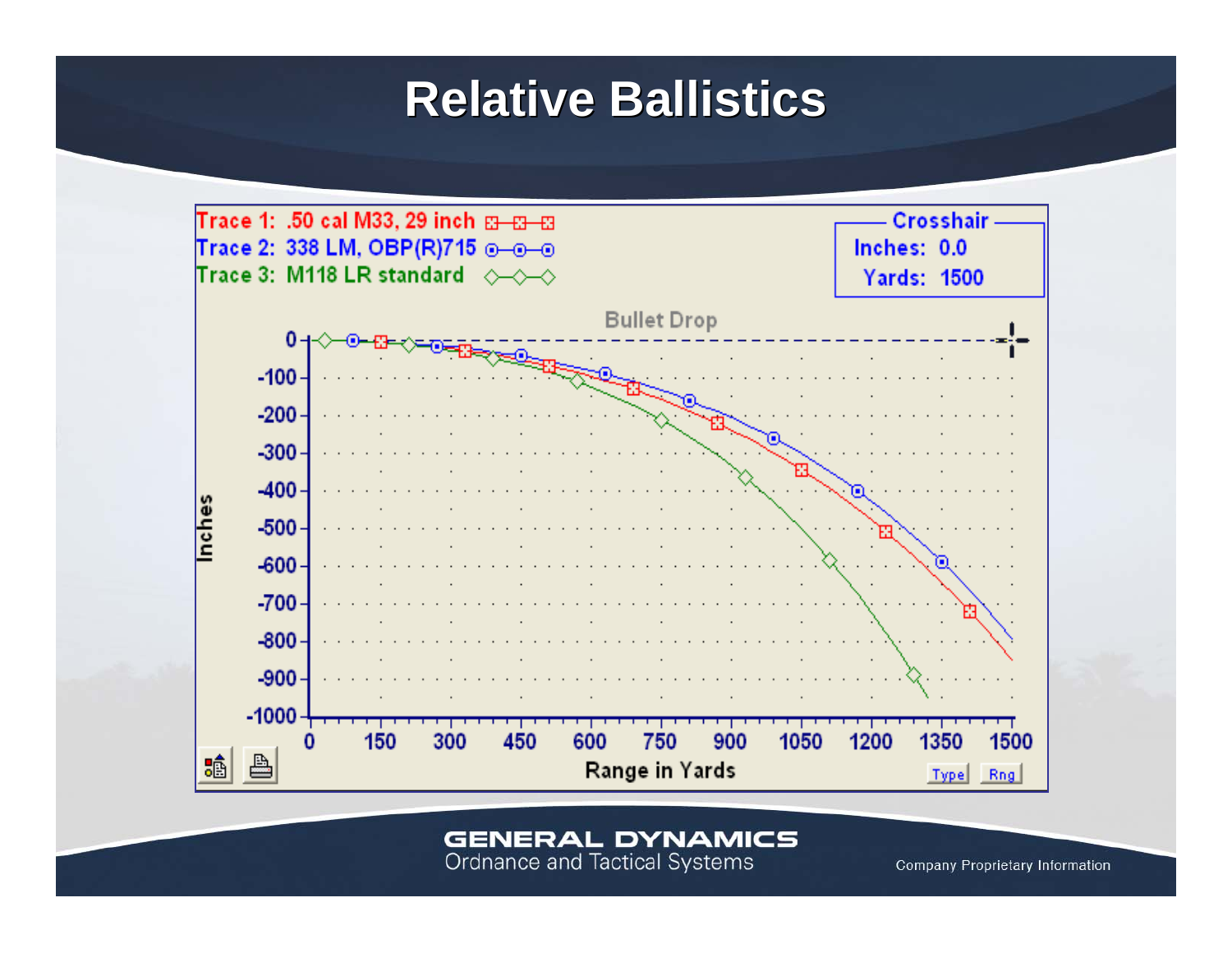.338 Lapua Magnum High Performance Program Baseline Ballistic Data, 24 inch Test Barrel

#### Competitive Propellant

Velocity: 2840 fps Pressure: 58800 psi Charge weight: 108 grains

### St. Marks Powder OBP® 715

Velocity: 3030 fps Pressure: 62,200 psi Charge weight: 101.2 grains



#### **GENERAL DYNAMICS**

**Ordnance and Tactical Systems**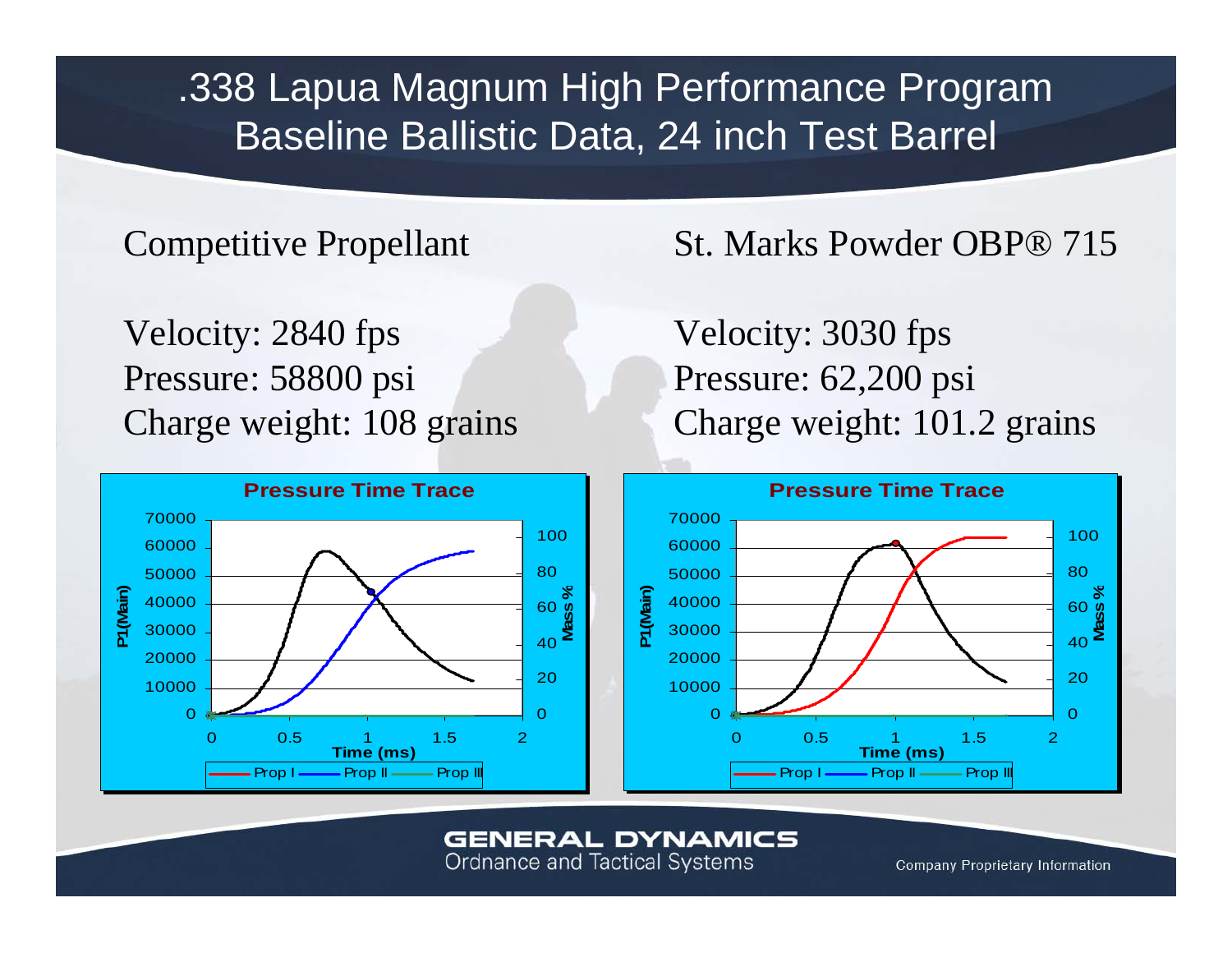### 338 Lapua Magnum High Performance Program 24 inch Test Barrel

•Ambient Velocity: 3030 fps •Pressure: 62,200 psi •Charge weight: 101.2 grains

•**Velocity change at temperatures:**  $+80$  fps at  $+125^{\circ}$  F -70 fps at  $-65^{\circ}$  F

•**Velocity increase of 190 fps over competitors propellant.** •**Energy increase of 14% over competitors propellant.** •**Charge weight reduction of 7%.**

#### **GENERAL DYNAMICS**

**Ordnance and Tactical Systems**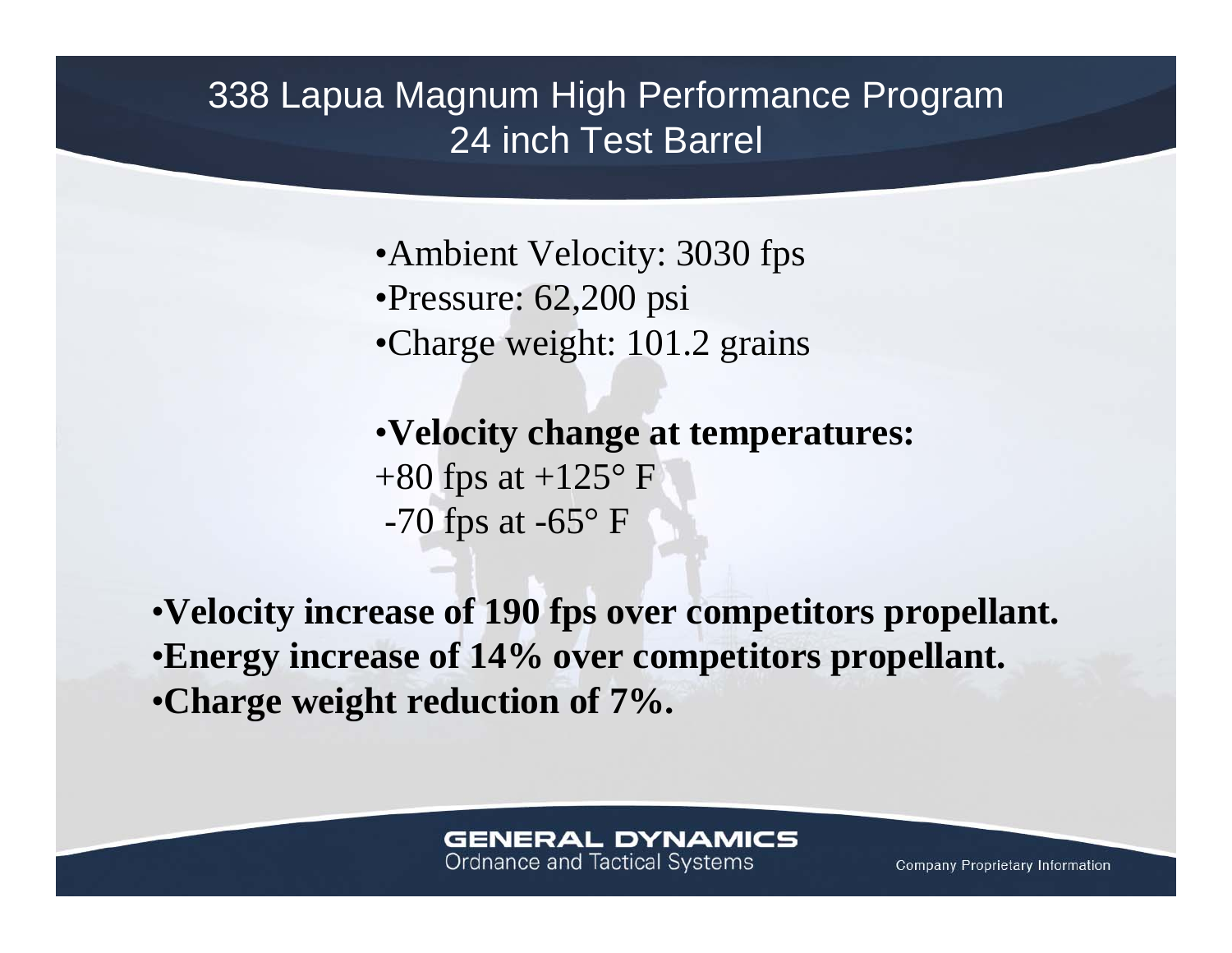## **Real World Ballistics(27.5 inch barrel for .338 Lapua Magnum)**

### **.338 Lapua Magnum**

Velocity: 3160 fps Ballistic Coefficient: 0.560100 yard zero 3 MOA at 300 yards 9.75 MOA at 600 yards 22.75 MOA at 1000 yards 1095 ft-lbs energy at 1275 yards

**M118 LR**Velocity: 2620 fps Ballistic Coefficient: 0.496 100 yard zero 5 MOA at 300 yards 16 MOA at 600 yards 38 MOA at 1000 yards 1095 ft-lbs energy at 600 yards

#### **GENERAL DYNAMICS**

**Ordnance and Tactical Systems**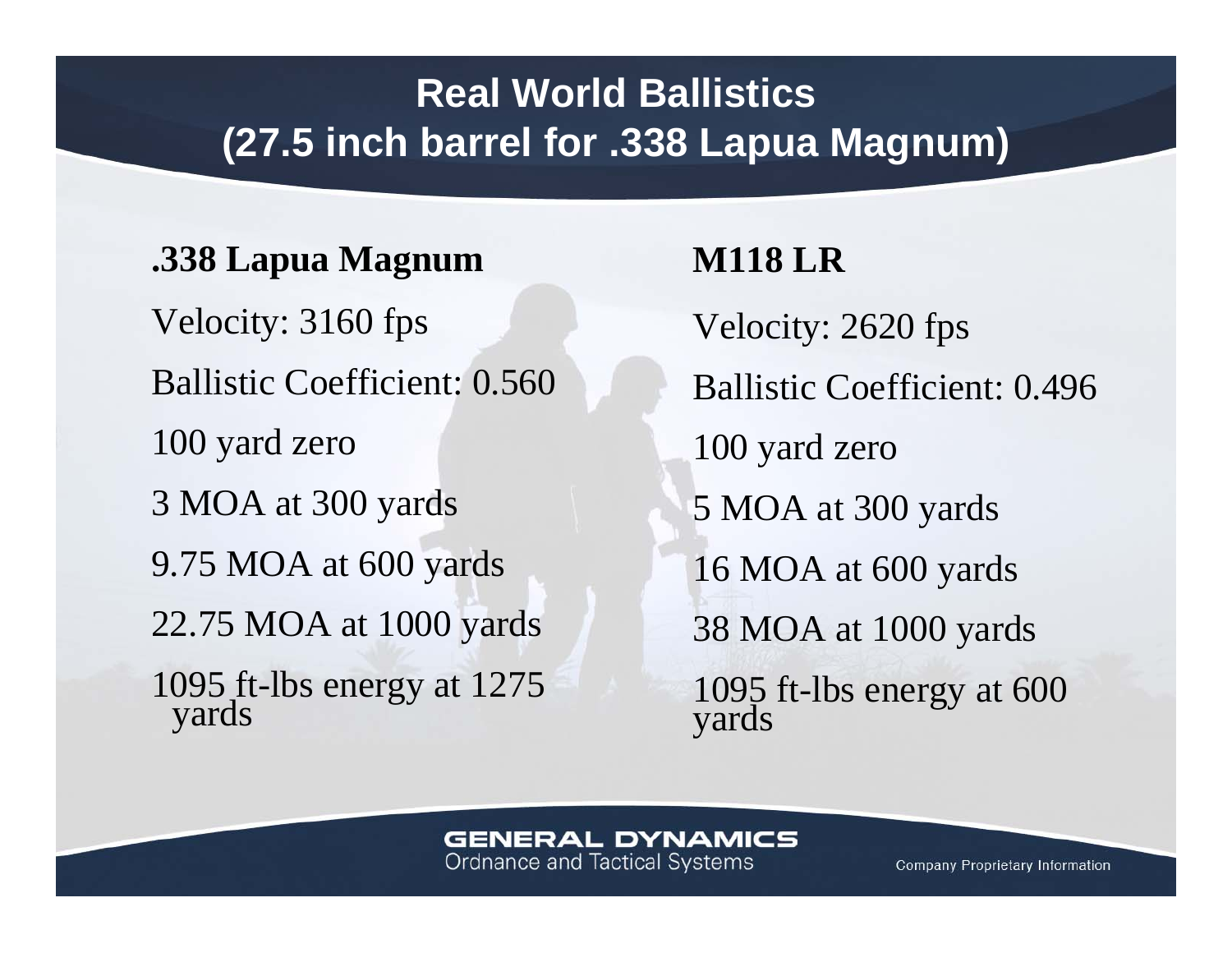## **SMP® Propellant Technology**

- •Maximize area under the pressure/time curve.
- •100% propellant burn out.
- •Near 100% loading density, but not over filled.
- • Propellant optimized for temperature stability and maximum energy inside the cartridge case.
- •Flash suppression integrated into propellant.
- • Similar propellant chemistry has been DoD safety certified for 25mm M910 ammunition.





#### **GENERAL DYNAMICS**

**Ordnance and Tactical Systems**